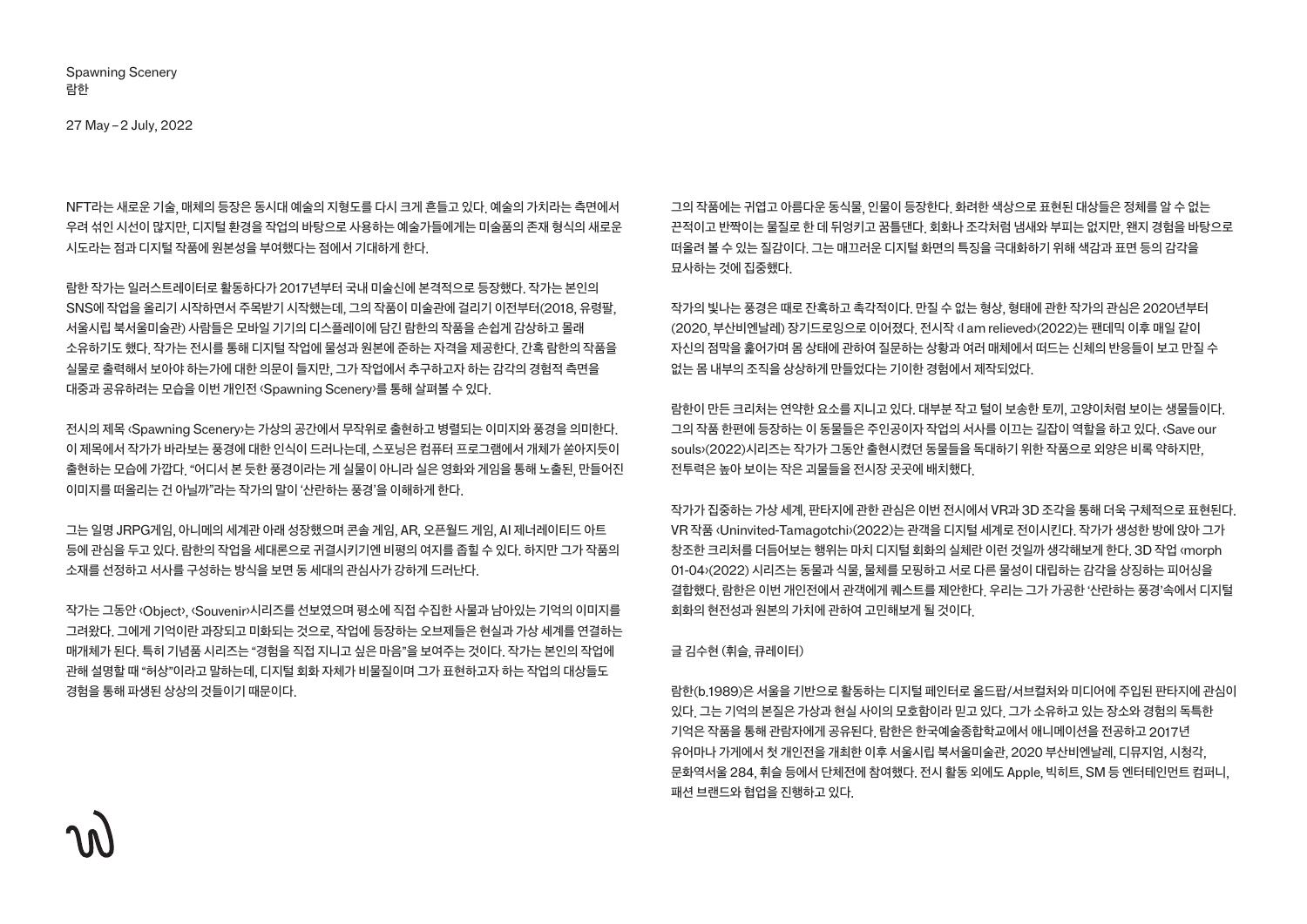Spawning Scenery Ram Han

27 May – 2 July, 2022

The emergence of the new technology and media known as NFT is shaking up the topography of contemporary art once again. Although there are mixed views on it with regard to the value of art, artists using the digital environment as their primary source anticipate its new attempt at the format of art's existence and how it provides the authentication of originality to digital works.

After working as an illustrator, Ram Han debuted in the domestic art scene in 2017. Before her work was first shown in museum galleries (*Phantom Arm*, Buk-Seoul Museum of Art, 2018), the artist began to receive attention by posting her images on social media, permitting easy public access to her work through mobile devices, and even unauthorized ownership of it. Through the exhibition, Ram Han equips the digital work with physical properties and qualifications equivalent to the original. Occasionally, there are questions about whether her work should be printed and viewed in real life. However, in this solo exhibition *Spawning Scenery*, her tackling of physical communication of the sensual experience evident in digital work is clearly visible.

The title of the exhibition *Spawning Scenery* refers to images and landscapes appearing randomly and in parallel inside a virtual space. The title reveals the artist's perception of the landscape, and spawning is close to the manner of objects pouring out of a computer program. Ram Han asks, "Is the familiar landscape not a familiarity of the real thing, but a recollection of constructed images from exposure to movies and games?"

Han grew up under the worldview of so-called JRPG games and anime and is interested in console games, AR, open-world games, and AI-generated art. To conclude Ram Han's work as a generational theory might narrow the scope for criticism. However, how she selects the subject matter and composes the narrative powerfully reveals the common interests of the same generation.

Meanwhile, the artist has presented the *Object* and *Souvenir* series, illustrating faint memories and collected objects. For Han, memory is exaggerated and beautified, and the articles appearing in her work serve as a medium connecting the real and the virtual world. In particular, the *Souvenir* series shows "the desire to have the experience firsthand." The artist speaks of "illusion" when describing the work, as the digital painting itself is nonmaterial, and the objects she aims to portray are also imaginary, derived from experience.

In Ram Han's compositions, cute and beautiful animals, plants, and people appear. Expressed in brilliant colors, they are entangled by and wiggling together with an unknown sticky and shiny substance. Unlike paintings or sculptures, it has no smell or volume, but it is a texture easily imagined based on experience. She concentrates on depicting sensory elements such as color and surface to maximize the characteristics of a smooth digital screen.

The artist's brilliant landscapes are often cruel and tactile. Interest in intangible shapes and forms has led to organ drawings first realized in 2020 (Busan Biennale, 2020). On display, *I am relieved* (2022) stems from a bizarre experience encountered since the pandemic. Scanning one's own mucous membrane every day and raising questions about body conditions and the physical symptoms chattering across various media made her contemplate the internal tissue that is invisible and impalpable.

Creatures made by Ram Han seem fragile. Most of them are small, fluffy creatures that resemble rabbits and cats. These covert animals appearing in the images are the main characters guiding and leading the work's narrative. *Save our souls* (2022) is a series that faces these animals created so far on one-on-one. The miniature monsters that seem unexpectedly high in combat power are placed throughout the exhibition space.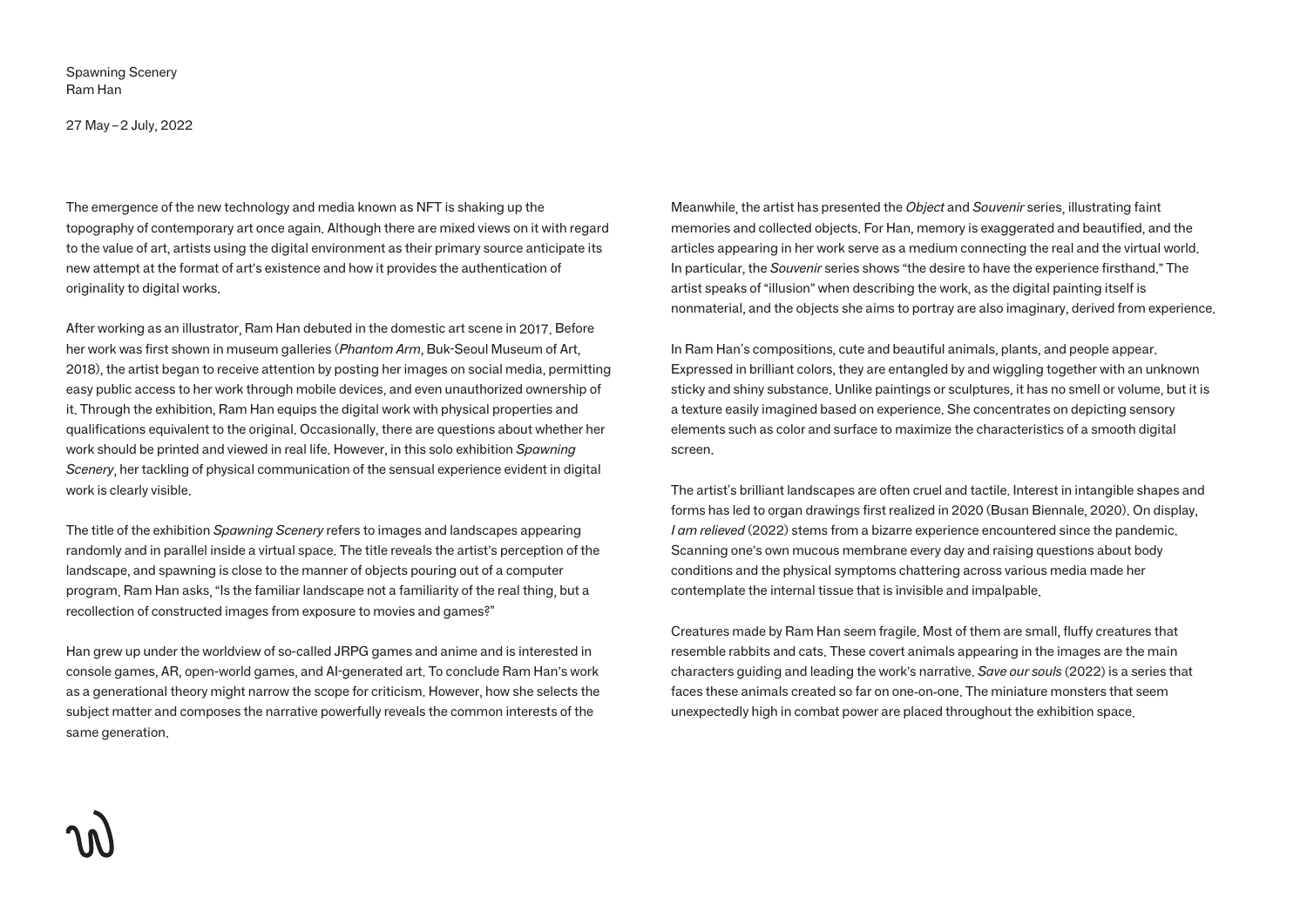Spawning Scenery Ram Han

27 May – 2 July, 2022

The artist's interest in the virtual world and fantasy is delivered more concretely through VR and 3D sculptures in this exhibition. The VR work *Uninvited-Tamagotchi* (2022) transfers the audience to the digital world. Sitting in the room generated by the artist and fumbling for the creature makes us wonder if this could be the actuality of digital painting. The 3D series *morph 01-04* (2022) morphs animals, plants, and objects and combines piercings that symbolize the confrontation of different physical properties. Through this solo exhibition, Ram Han proposes a quest to the audience. Within her rendering 'the scattering landscape,' we will contemplate the presence of digital painting and the significance of the original.

## Soohyun Kim (Whistle, Curator)

Ram Han (b. 1989) is a Seoul-based digital painter who takes a strong interest in the fantasy inherent to media and old pop/subculture. She believes that the essence of memory is the ambiguity between the virtual and the real, and through her work, she shares her personal and unique memories of places and experiences with the viewer. Ram Han studied Animation at Korea National University of Arts and held her first solo exhibition *Nightcap* at YOUR MANA in 2017. Her work has been shown in group exhibitions notably at SeMA, Buk-Seoul Museum of Art, Busan Biennale, D Museum, Audio Visual Pavilion, Culture Station Seoul 284, and Whistle, while she is a frequent collaborator with a variety of fashion brands and companies including Apple, Big Hit Entertainment and SM Entertainment.